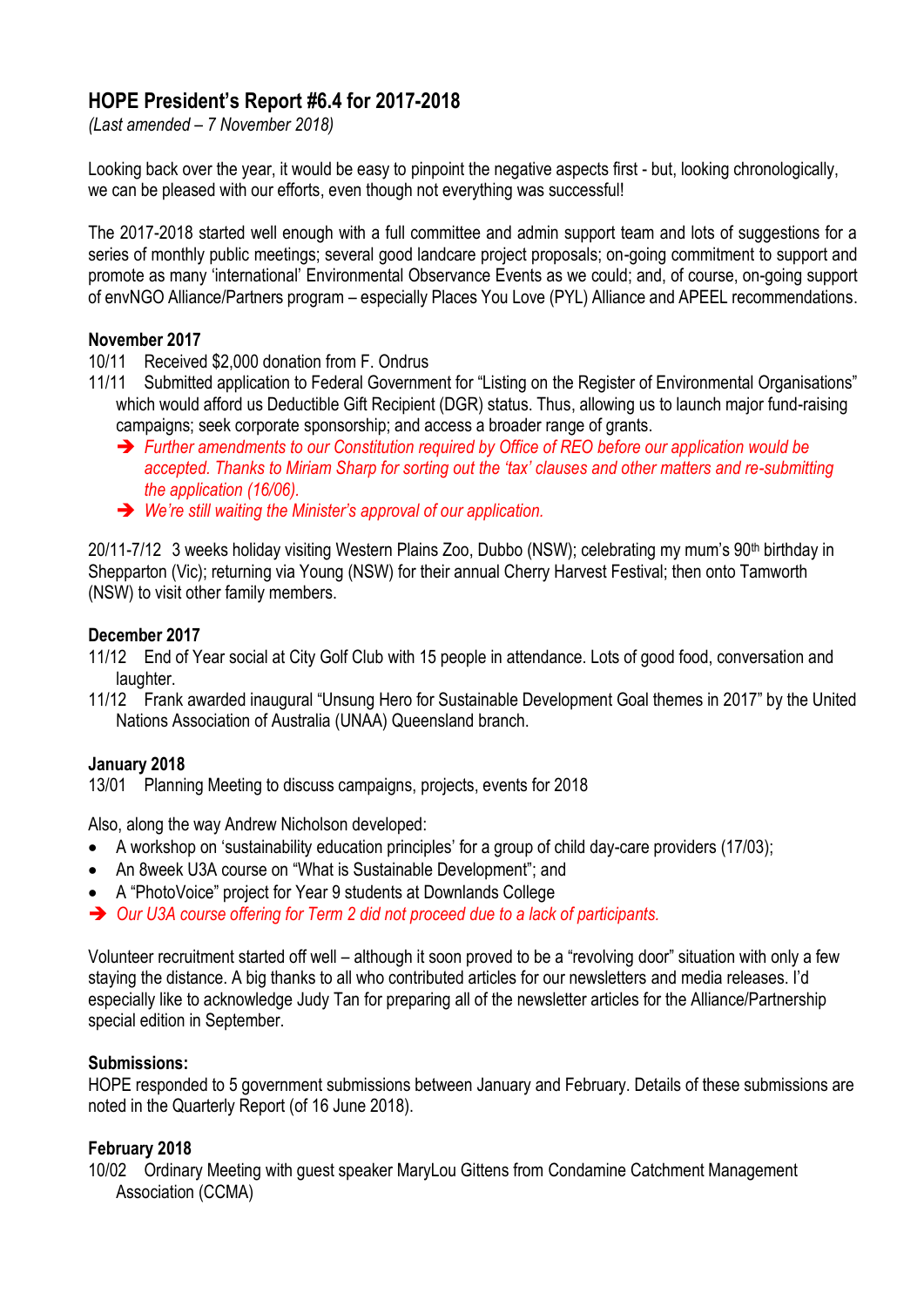#### **Grant applications:**

HOPE prepared 3 project overviews and in total, submitted 7 grant applications between February and October

- ➔ *To date, applications for funds to cover fuel cost, 2 landcare projects, Going Solar seminar program and a new computer were all unsuccessful.*
- ➔ *Thanks to Steve Cupitt for preparing the overviews and budgets for the 2 landcare projects; and to Miriam Sharp for submitting the grant applications online.*

#### **March 2018**

- 01/03 Community Forum: Important Honey Flora –8 people in attendance
- 24/03 Special meeting to ratify latest Constitutional changes as requested by Office of REO

The pressures of life and administering HOPE got the better of me and I started having bouts of depression. My doctor prescribed a course of medication which has kept me 'stable', but my 'energy levels' have reduced, my concentration wavers and I'm taking afternoon naps more often than not.

➔ *This has meant that my strategic oversight of HOPE has been somewhat lacking from time to time. For instance, I hadn't noticed that Dan Cannan, our Website Administrator had been offline since April-May.*

# **May 2018**

08/05 Community Forum: Birdlife Australia – "Act for Birds, Act for Nature"

- 17/05 Met with representatives of Glennie (secondary) school *Environment Club* to offer our support with advice and resources.
- 22/05 Community Forum: "How restoring soil balance can help restore our environment" 2 attendees
- 27/05 Provided information display for Logan Eco Action Festival (LEAF) 2018 raised \$325.10 in donations

## **June 2018**

02-13/06 Problems with MS Office s/w; and Outlook comms connections, folders and address book.

- ➔ *Quite a frustrating and anxious time for me. Computer problems mostly resolved with the assistance of Computer Troubleshooters (\$198) and Colmac Computers (\$396)*
- ➔ *Last 18 months of maintenance to address book has to be re-done … with approx. 100 entries 'lost in space!'*

16/06 Ordinary Meeting

- 16/06 Initial meeting of HOPE Public Fund Management Committee Mr Derek Tuffield AOM and Dr Mark Copland and Ms Rhonda Munro
	- ➔ *Submit meeting's minutes to Westpac bank and open HOPE Public Fund account*

# **July 2018**

05/07 Nominated Miriam Sharp for "Treasurer of the Year" award with Our Community

➔ *Miriam received a certificate of recognition*

16/07 Received \$3,000 donation from F. Ondrus

#### **August 2018**

- 03/08 Preliminary discussions on Strategic Plan for HOPE
- 06/08 Audited accounts collected from Crosato Country Enterprises
- 15-17/08 Delivered "Photo Voice" presentation to 11 year 9 students at Downlands College as part of their *Personal Interest Project* activities.
- 22/08 Staffed information display at U3A Toowoomba's Seniors Expo. \$55 received in donations.
- 26/08 Nomination of Frank Ondrus, President of HOPE, for Qld Community Achievement Award
- 26/08 Special edition of newsletter on Alliance/Partnerships program

# **September 2018**

Issued nationally 4 email media releases

08/09 Ordinary Meeting

25/09 Charmaine Turnbull taking leave from Social Media Administrator due to work redeployment